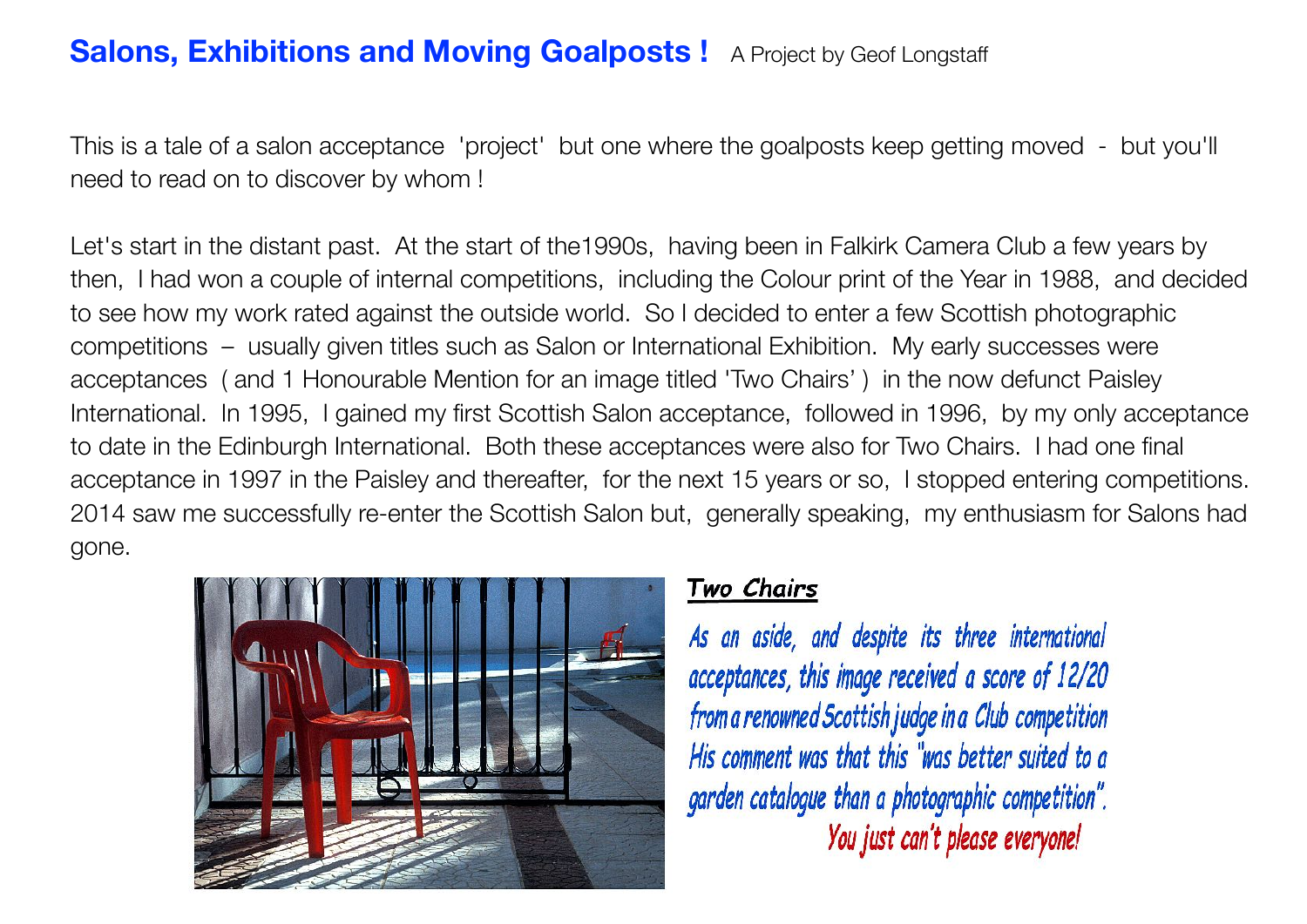However, in 2015, Nancy MacArthur and Eileen Sutherland started to enter the Scottish Salon and both were successful. Then, in 2016, they entered the Holland International 'Circuit' – this being a set of 5 separate salons where the entrant submits a set of PDI's which each salon forwards to the next. Nancy and Eileen both had some 14 acceptances in these salons and, such was their enthusiasm, they cajoled and convinced me to join the adventure again. So, in 2017, I successfully, in a limited way, dipped my toe into exhibition waters again, including acceptances in the Northern Counties Salon, my first outside of Scotland. Then along came 2018 and the return of the Holland biennial circuit. Encouraged by Nancy ( Eileen having emigrated 'up north' to Forres ), we both entered and gained some 26 acceptances between us. The bug was starting to bite.

Successful entries followed in Australia and India, as well as a couple more English exhibitions. Then, once again the motivation started to drop. I then tried to re-motivate myself by wondering if success could be had on all 7 continents of the globe – but I couldn't find any salons in Antarctica ! However I noticed that both the Indian and Australian Salons were endorsed by the Photographic Society of America ( PSA ). Investigating their web site revealed that they had 7 geographic regions ( see Figure1 ) and that I had had acceptances in 4 of them – Indian subcontinent ( India ), British isles ( England, Scotland ), Europe ( Holland ) and Africa & Antipodes ( Australia ). My goal now was to gain acceptances in the remaining 3 and then to 'retire' from this 'bagging' game ( think of Munro baggers ticking off peaks ! ).

|   | <b>Region # Region Area</b> | <b>Constituent Countries</b>                                                            |
|---|-----------------------------|-----------------------------------------------------------------------------------------|
|   | <b>Balkans</b>              | Albania, Bosnia & Herzegovina, Croatia, Kosovo, Macedonia, Montenegro, Serbia, Slovenia |
|   | Indian<br>subcontinent      | India, Bangladesh, Sri Lanka                                                            |
|   | Europe                      | Europe (including Turkey & Cyprus) except Balkans and British Isles                     |
|   | Asia                        | All countries except Indian subcontinent                                                |
|   | Americas                    | North and South America, associated territories, Caribbean                              |
| 6 | Africa &<br>Antipodes       | Africa, Australia, New Zealand                                                          |
|   | <b>British Isles</b>        | England, Scotland, Wales, Northern Ireland, Ireland, Isle of Man, Jersey, Guernsey      |

Figure

## PSA Regions pre-2019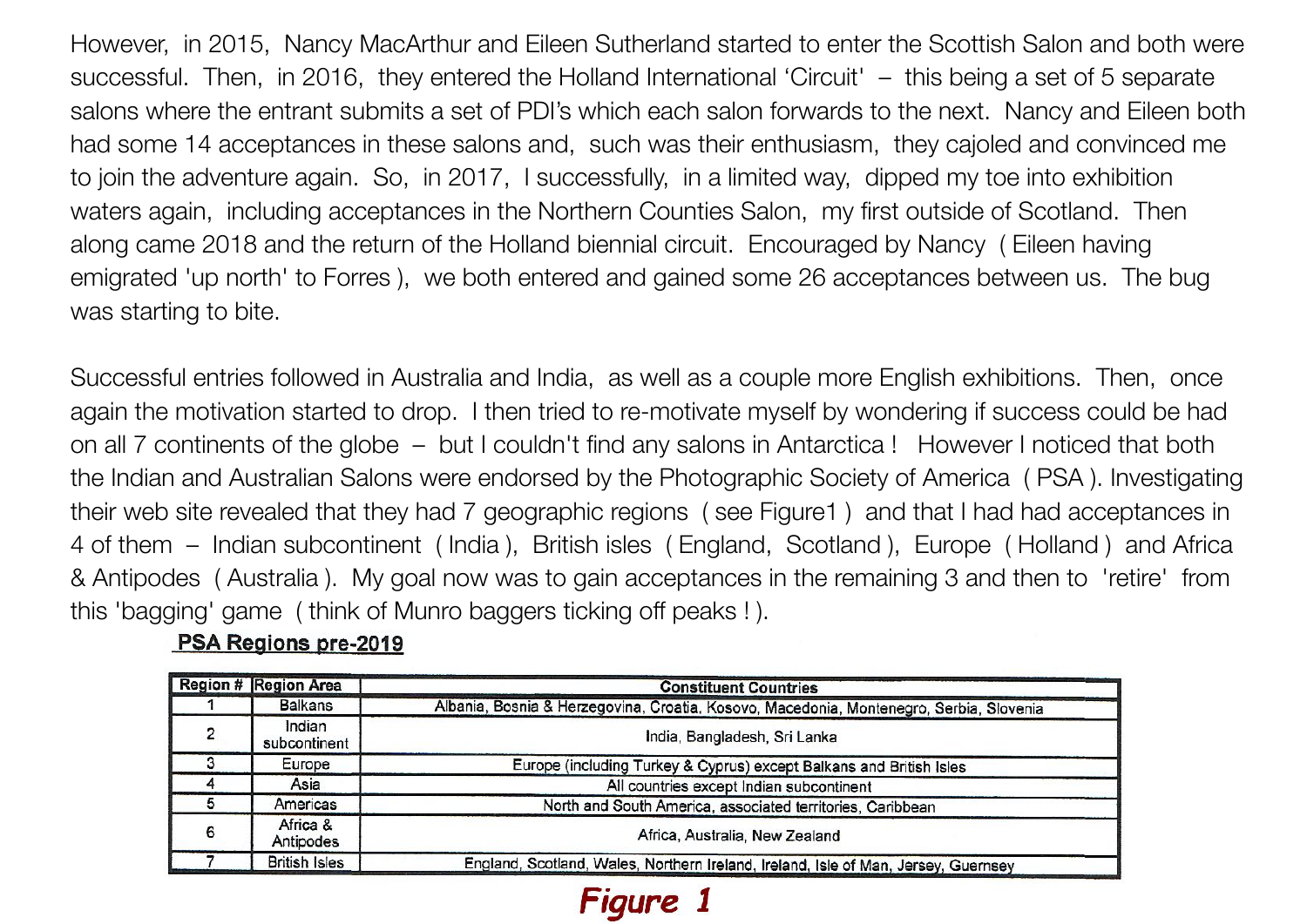All went well during 2019 with acceptances in the Americas ( California ) and Asia ( China and also Singapore ). This left only the Balkans to achieve my mission. So where was the final mission to be found ? Off to the PSA website and there it was - the Balkan Circuit 2019, closing in November. But what was this I see ? The PSA have suddenly changed their regions. There were now 16 ! ( see Figure 2 ). The Americas had divided into 3 - USA East, USA West and USA NE with South America; Canada and the Caribbean staying as the Americas.; Serbia separated from the Balkans; China separated from Asia; and the Antipodes and Africa now separate entities. What's more there's an empty #11 and one, #15, is for 3D photography – not even a geographical region ! Talk about moving the goalposts !

| <b>Region #</b> | <b>Region Area</b>          | <b>Constituent Countries</b>                                                                  |
|-----------------|-----------------------------|-----------------------------------------------------------------------------------------------|
|                 | <b>Balkans</b>              | Albania, Bosnia & Herzegovina, Croatia, Kosovo, Montenegro, Slovenia (Serbia removed)         |
| $\overline{c}$  | Indian<br>subcontinent      | India, Sri Lanka (Bangladesh moved to Asia)                                                   |
| 3               | <b>Europe</b>               | Europe (including Turkey & Cyprus) except Balkans and British Isles                           |
| 4               | Asia                        | All countries except Indian subcontinent and China but includes Bangladesh (Bangladesh added) |
| 5               | USA West                    | USA West of Mississippi River (separate Region from Americas now)                             |
| 6               | Antipodes                   | Australia & New Zealand (separate Region from Africa now)                                     |
|                 | <b>British Isles</b>        | England, Scotland, Wales, Northern Ireland, Ireland, Isle of Man, Jersey, Guernsey            |
| 8               | Serbia                      | Serbia (now its own Region)                                                                   |
| 9               | <b>USA East</b>             | USA East of Mississippi except North East (separate Region from Americas now)                 |
| 10              | Americas                    | South America, Canada, Caribbean (no longer has North America included)                       |
| 11              | Unassigned (n/a to project) |                                                                                               |
| 12              | Africa                      | Africa (now its own Region)                                                                   |
| 13              | North<br>Macedonia          | North Macedonia (new Region)                                                                  |
| 14              | USA NE                      | New England, New York, New Jersey (separate Region from Americas now)                         |
| 15              |                             | 3D Worldwide (n/a to project)                                                                 |
| 16              | China                       | China (now its own Region)                                                                    |
|                 |                             |                                                                                               |

Figure 2

#### **New Regional Definitions and Changes Sept 2019**

No Change in this Region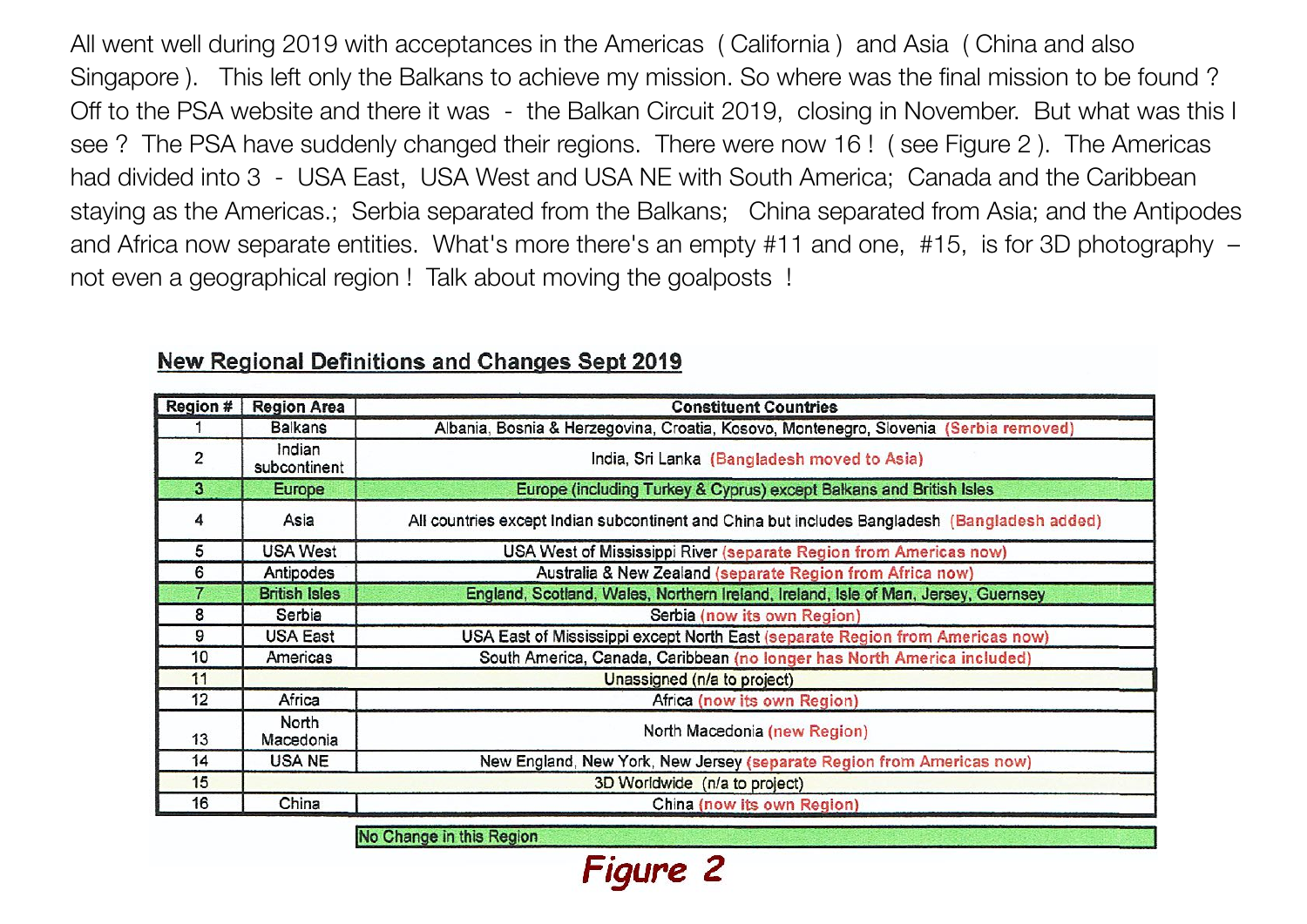Anyway, the Balkan Circuit gained me acceptances in Montenegro ( tick retained for #1, the Balkans ) and in Serbia ( tick for #8 ). Looking into the detail of earlier acceptances revealed that China ( #16 ) was achieved already and the Singapore salon had kept my qualification for Asia ( #4 ) plus the Californian success gave me USA West ( #5 ).

Do you ever wish that you'd not started something ? But I am a 'completer-finisher' ( at least that's what I was regular assessed as during my working days ) and the stubbornness kicked in here. So, before the end of 2019, I'd gained acceptances in New York ( USA NE ) and the PRILEP ( North Macedonia ) Salon.

Hence, as we entered 2020, I had still had USA East and the Americas to crack and these have now been achieved. The latter with acceptances in Argentina. Now just one 'real' territory was left to gain and that was Africa ( 3D will be ignored, as will the empty area 11 ). Unfortunately there didn't appear to be any competitions in Africa. So, patience was required – I just needed to keep checking the exhibitions website ( more on this below ).

Then, in March, the PSA did it AGAIN ! Another re-organisation ! This time filling the vacant #11 area with Bosnia and Herzegovina and creating area 17 by separating Sri Lanka from India ( See Figure 3 ).

For those who know the novel Catch 22, this is akin to Yossarian achieving the number of missions flown to leave the war only to find that " the powers that be " have increased the missions target. And they repeat the move, time and again. Then, in April 2020, I was informed by the PSA UK representative that a competition was being held in Tanzania. So, a rare chance of a salon in the Africa Region.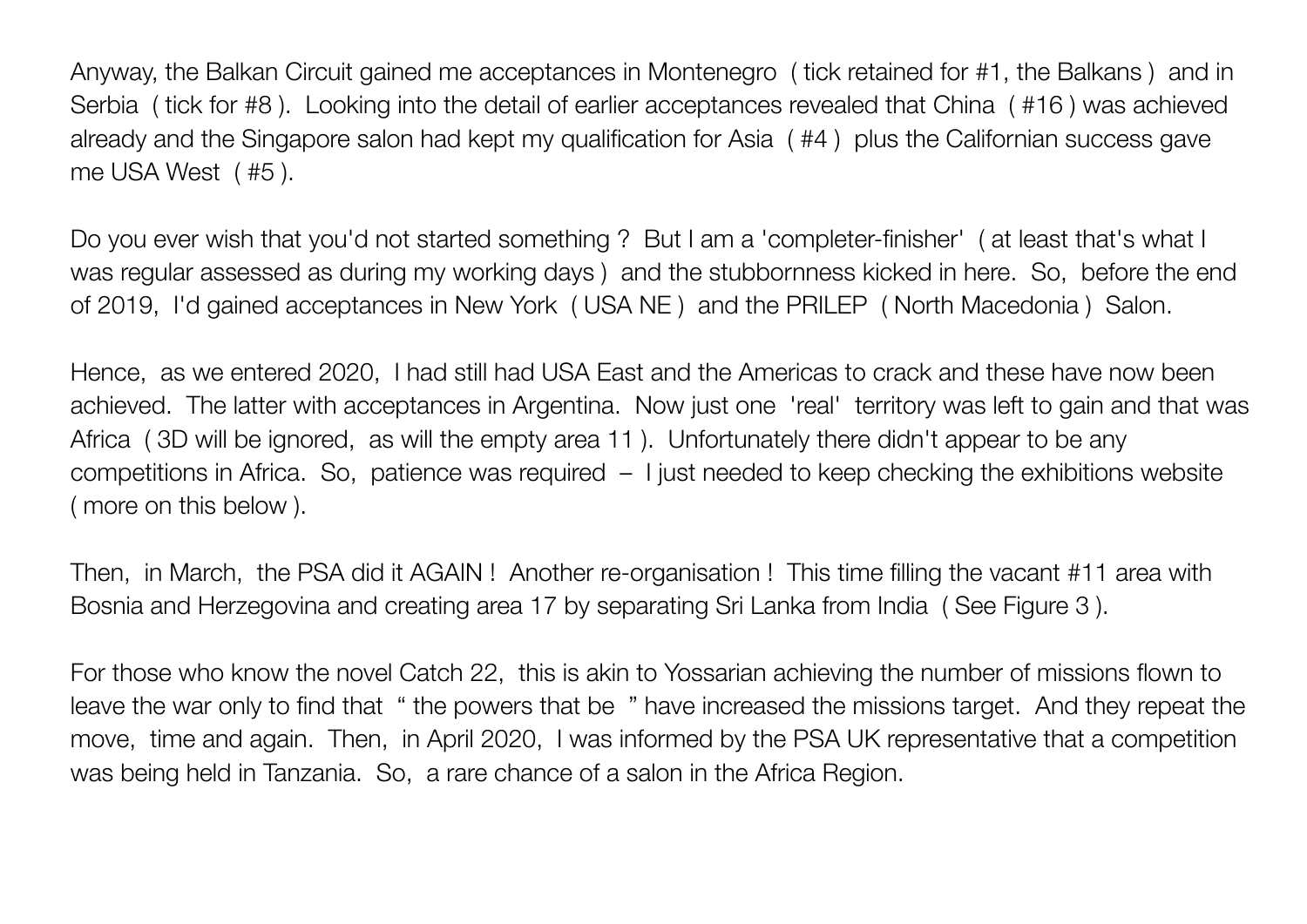# **New Regional Definitions and Changes March 2020**

|    | Balkans                 | Albania, Croatia, Kosovo, Montenegro, Slovenia (B&H removed) |  |
|----|-------------------------|--------------------------------------------------------------|--|
|    | India                   | India (Sri Lanka removed)                                    |  |
| 11 | Bosnia &<br>Herzegovina | Bosnia and Herzegovina (previously in Balkans - Region1)     |  |
|    | Sri Lanka               | Sri Lanka (Now a separate Region)                            |  |

All other Regions are unchanged

**Figure 3** 

However it was only 3 days till closing but a rapid collation of images and I made my entry on time. In May I received notice that I'd gained 3 acceptances.

So that leaves me only with Sri Lanka still to complete. Will I make it ? Who knows, but I'll keep trying and any success will be reported back. I do know that it will be a while because the only scheduled Sri Lankan salon has been postponed because of the coronavirus situation.

However this tale has, in this coronavirus situation, perhaps given you an idea for something to occupy your time. It is quite exciting to go though the process of finding a salon you fancy; collecting and submitting your images ( always check the rules for image dimensions, file size etc ); and then waiting for the judging and score cards. In some cases colour catalogues – either printed or online – are produced. Now one thing I know for certain, is that if I can get acceptances many of you can too. I'd go further and say that some of the images produced in this Club in recent seasons would be medal contenders – the best I've had is a few Honourable Mentions out of my 100+ acceptances..